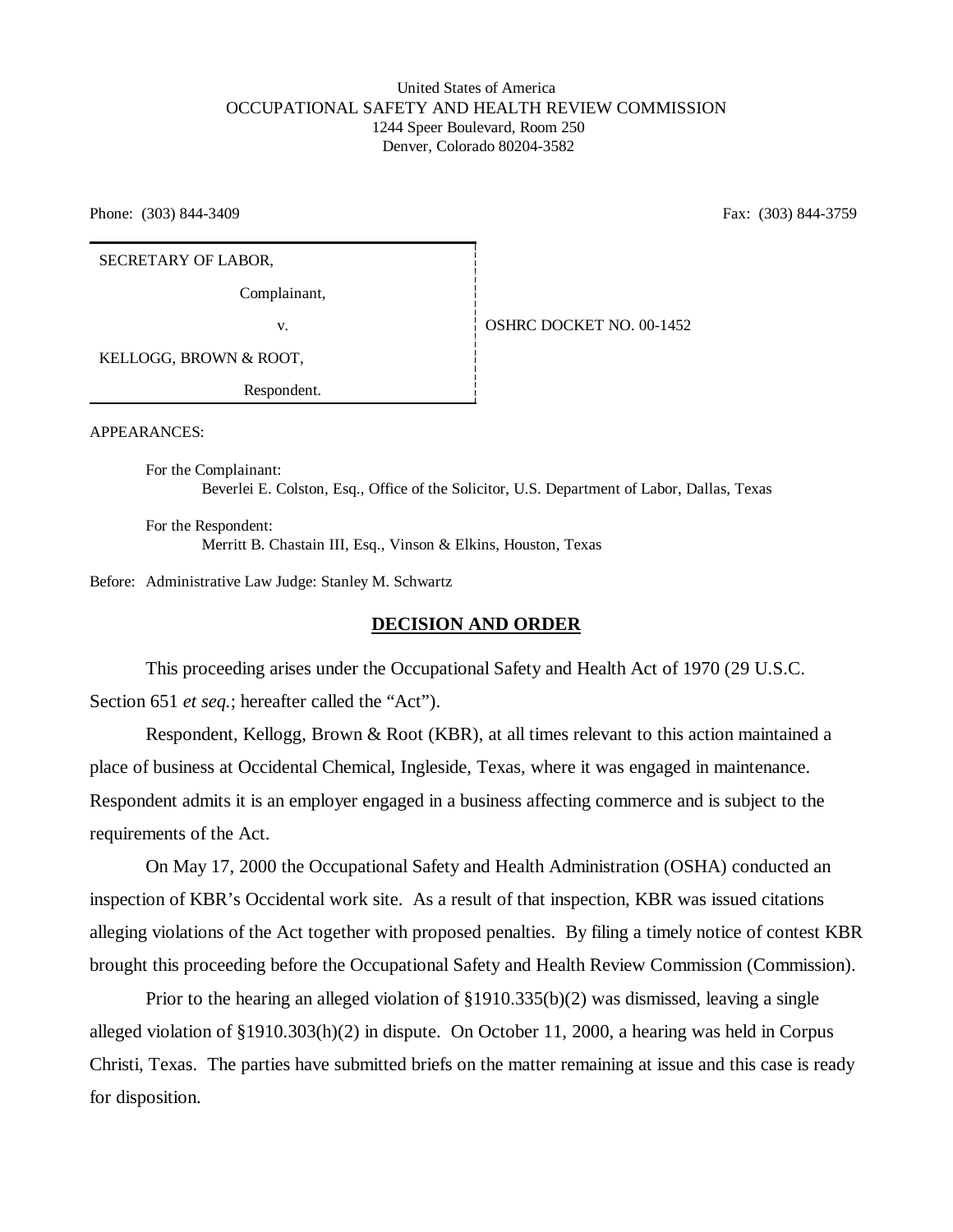#### **Background**

Pursuant to an ongoing contract, Respondent KBR performs routine maintenance at Occidental's Ingleside plant (Tr. 149). KBR does not have enough personnel on site to handle maintenance on the site during turnarounds; during those periods, Occidental brings in temporary labor as needed (Tr. 34, 149). During the May turnaround, Bay, Ltd. provided Occidental with 50 temporary laborers (Tr. 150), including Felix Eric Rios, a journeyman electrician, and Jacob Molina, an electrical helper (Tr. 35, 68, 85, 207, 226).

 Carlos Wayne Ligon, an I&E step-up, or acting, supervisor for Occidental (Tr. 168-69), testified that on May 15, 1999, his supervisor, Ken Bull, assigned him to oversee the dusting and vacuuming of the first four of eight adjoining switch gear cabinets (Tr. 170-71; Exh. C-1 through C-9). Ligon believed that Bull had previously instructed the cleaning crew, which consisted of Juan Rodriguez, Adan Adame, Lonny Rodriguez, Eric Rios and Jacob Molina, in the procedures to follow during the cleaning. Ligon admitted he was not present, and had no first hand knowledge about that meeting (Tr. 113-14, 171, 191; Exh. C-11). Ligon testified that, with the cleaning crew, he and Mark Patterson, a KBR air conditioning technician, proceeded to the appropriate breakers and completed lockout/tagout procedures, locking out the energy sources for the equipment the crew was going to be working on (Tr. 133-34, 159, 171-72, 181). Each employee associated with the job placed their locks on the breakers (Tr. 36-37).

Ligon stated that all the members of the crew were aware that only the first four switch gear cabinets were de-energized, and that the adjacent bank of switch gear was hot (Tr. 173, 199; *See,* concurring testimony of Eric Rios, Tr. 218-19). Ligon testified that the crew was instructed not to get into the energized cabinets (Tr. 186). OSHA Compliance Officer (CO) Don Jones confirmed that everyone he talked to had been involved in the discussion about the four cabinets they would be cleaning; all the employees were aware that they were not to enter the other four energized cabinets (Tr. 38).

Ligon testified that he had other jobs to supervise, and that he left the cleaning crew after the lockout/tagout procedures were completed (Tr. 173). Ligon testified that he left the crew under the direction of Juan Rodriguez; Ligon believed Occidental had stepped up, *i.e.* temporarily promoted, Rodriguez to leadman for the duration of the turnaround (Tr. 174-75, 205). Ligon testified that he was ultimately responsible for all the electrical work that took place that day, however, and that he returned to check on Rodriguez' progress several times throughout the day (Tr. 178, 182).

2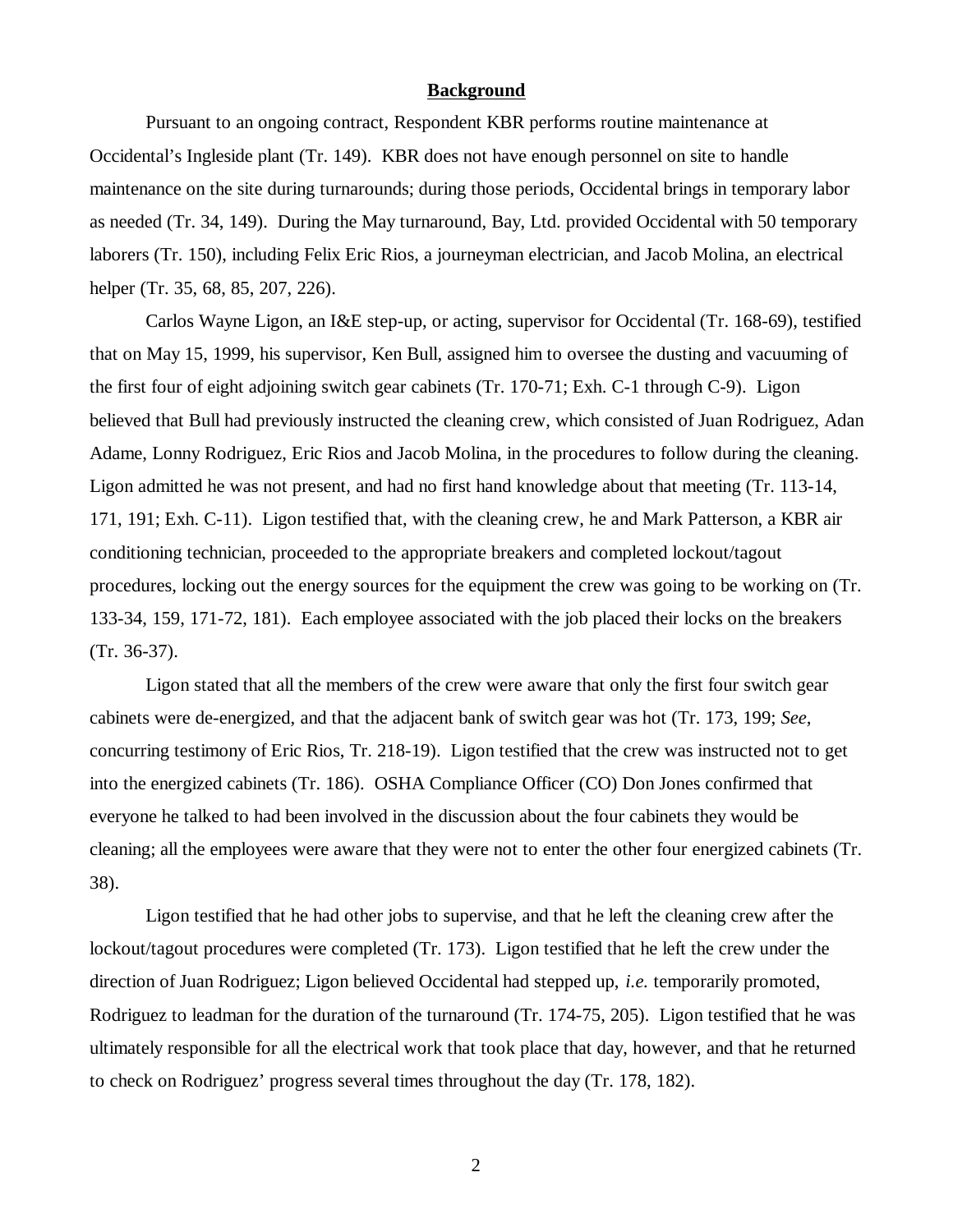Juan Rodriguez, a journeyman electrician, testified that Ken Bull and Felix Charles, from Occidental, assigned him to the cleaning crew for the air switches (Tr. 100, 119). Rodriguez stated that he was never assigned to work as leadman at the Occidental site and was not acting in a supervisory capacity on May 15, 2000 (Tr. 98, 123). On that date Charles told Rodriguez that Wayne Ligon would be taking over as supervisor after he left the site (Tr. 100-01). Rodriguez signed an Electrical Safe Work permit provided by Charles, under "electrician's signature" (Tr. 101, 143-44; Exh. C-10, R-2). Rodriguez accompanied Charles, Ligon and Mark Patterson as they locked out the four breakers required to isolate the switch gear cabinets to be cleaned (Tr. 102). Rodriguez confirmed that Adame, Molina, and Rios were also present during the lock out, and placed their locks on the circuit breakers (Tr. 103). The crew proceeded to the work site, where the switch gear cabinets were located. The first four cabinets were open, front and back (Tr. 111, 140; Exh. C-13). Rodriguez, using a hot stick, checked the four cabinets for low voltage (Tr. 112; Exh. C-13). Rodriguez testified that he showed the other three men the cabinets to be cleaned, and gave them the materials they would need to dry clean the cabinets (Tr. 105). He stated that he did not specifically tell the men how to clean the cabinets, as it was a simple job that anyone could do (Tr. 105-06, 108). Rodriguez never considered whether or not the remaining four cabinets were locked (Tr. 111).

Rodriguez testified that by lunch the crew had cleaned three of the four cabinets (Tr. 112). The crew closed, but did not latch the three completed cabinets when they left for lunch (Tr. 112). The fourth cabinet was left partially open (Tr. 113). When Juan Rodriguez returned from lunch, he saw Lonny Rodriguez vacuuming the front of the cabinet, while Rios worked in back (Tr. 113-14). Rodriguez did not see Molina (Tr. 113, 130).

Molina testified that after lunch he approached Rodriguez, who told him to get started on the "other" cabinet (Tr. 76). Molina testified that he did not recall being told which cabinets they would be working in, or being told not to open any of the cabinet doors, and did not realize that only the first four cabinets had been de-energized (Tr. 73, 78, 86-87). Molina opened the back of the energized fifth cabinet, which was not locked (Tr. 39-40, 45), and was shocked and severely injured (Tr. 44, 117).

During his inspection of the site following the accident, CO Jones found that the front doors on the second bank of switch gear cannot be opened without the use of keys, and a series of steps that engage an interlock, de-energizing the cabinet (Tr. 39). The backs of the cabinets are labeled to denote the presence of high voltage, but are not locked (Tr. 40). The front and back doors of the cabinets have a uniform appearance; nothing on the either door indicates whether those doors are locked or not (Exh. C-1 through C-5). It is undisputed that no one from KBR had prior experience with the cited switch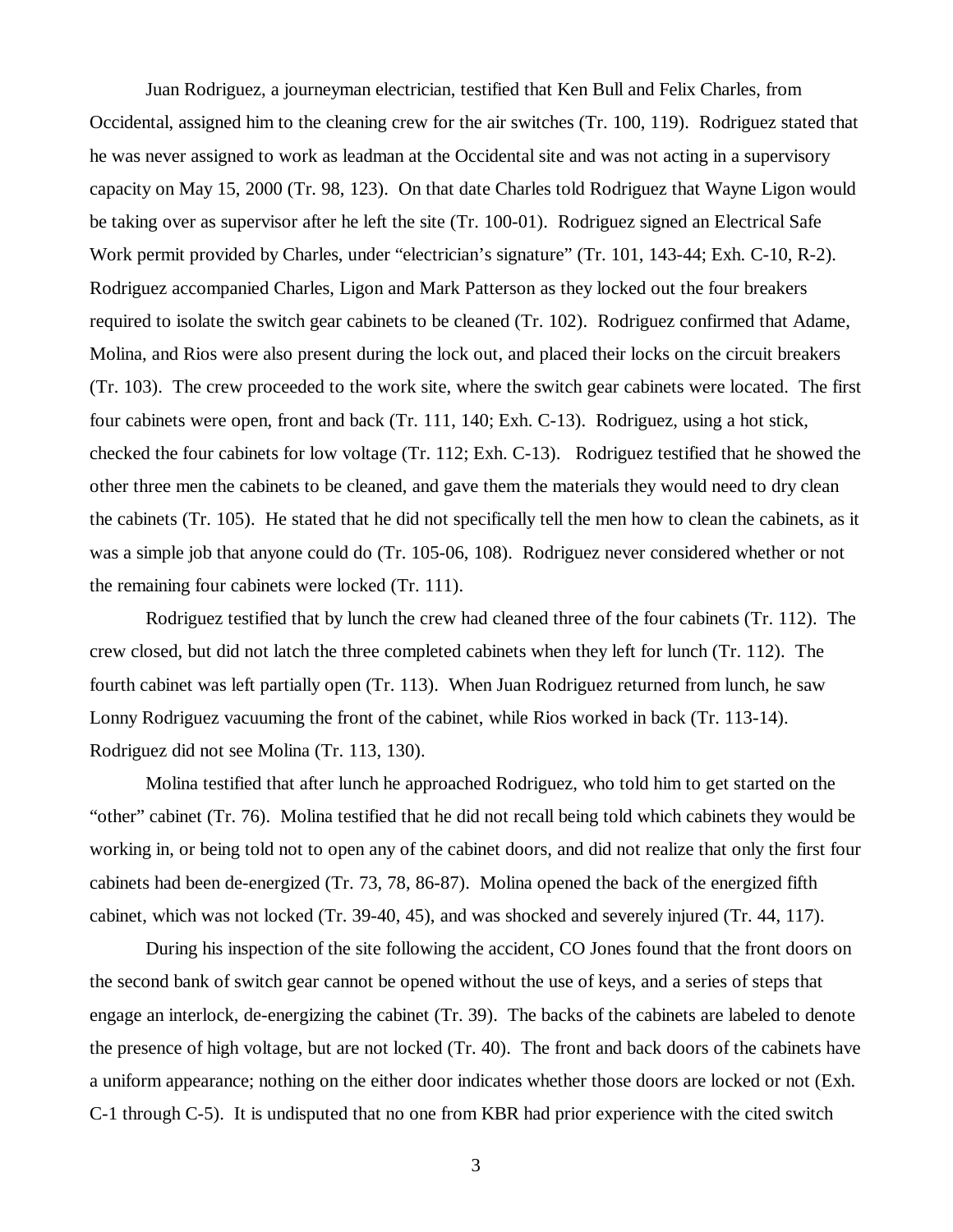gear cabinets (Tr. 59, 154-55). There is no evidence that anyone from KBR, outside the cleaning crew, had ever viewed the cabinets (Tr. 166). KBR's safety manager, John Estes, performs periodic safety audits and inspections at the Occidental site, but testified that he never had occasion to inspect the switch gear (Tr. 149, 155).

#### **Alleged Violations**

Serious citation 1, item 1 alleges:

29 CFR 1910.303(h)(2): Entrances to buildings, rooms, or enclosures containing exposed live parts or exposed conductors operating at over 600 volts, nominal, were not kept locked or under the observation of a qualified person at all times:

At this plant, the front and back doors of Switchgear #6, which consists of the Series P-5000 Air Interrupter Switch Equipment and the WFS Load Interrupter Switches, were not kept locked or under the observation of a qualified person at all times.

The cited standard provides:

. . .The entrances to all buildings, rooms, or enclosures containing exposed live parts or exposed conductors operating at over 600 volts, nominal, shall be kept locked or shall be under the observation of a qualified person at all times.

This case involves joint employers, working on a single job site. As a threshold matter, it must be determined whether, under these particular circumstances, KBR can be considered an employer under the Act, so as to be held responsible for the safety of its employees. *See, MLB Industries, Inc.,* 12 BNA OSHC 1525, 1984-85 CCH OSHD ¶27,408 (No. 83-231, 1985). In the past, the Commission has primarily relied upon its determination of who has control over the work environment such that abatement of hazards can be obtained. The central inquiry is whether the alleged employer controls the workplace, *i.e.,* has it the right to control the manner and means by which the product is accomplished. *See, Abbonizio Contractors Inc.* 16 BNA OSHC 2125, 1994 CCH OSHD ¶30,615 (No. 91-2929, 1994)*; MLB Industries, Inc., supra.*

## *Facts*

It is undisputed that Occidental Chemical controls the subject work site, and created the hazard which is the subject of this citation (Tr. 50, 52, 56). CO Brown stated that anyone seeking to alter Occidental's equipment in any way would be subject to sanctions (Tr. 56, 155). Occidental admits it is responsible for preparing its equipment to ensure its safety before maintenance begins (Tr. 170).

KBR, pursuant to a maintenance contract, loans its employees to Occidental Chemical (Tr. 149). It is also undisputed that, on a day to day basis, KBR's electrical personnel report directly to, and

4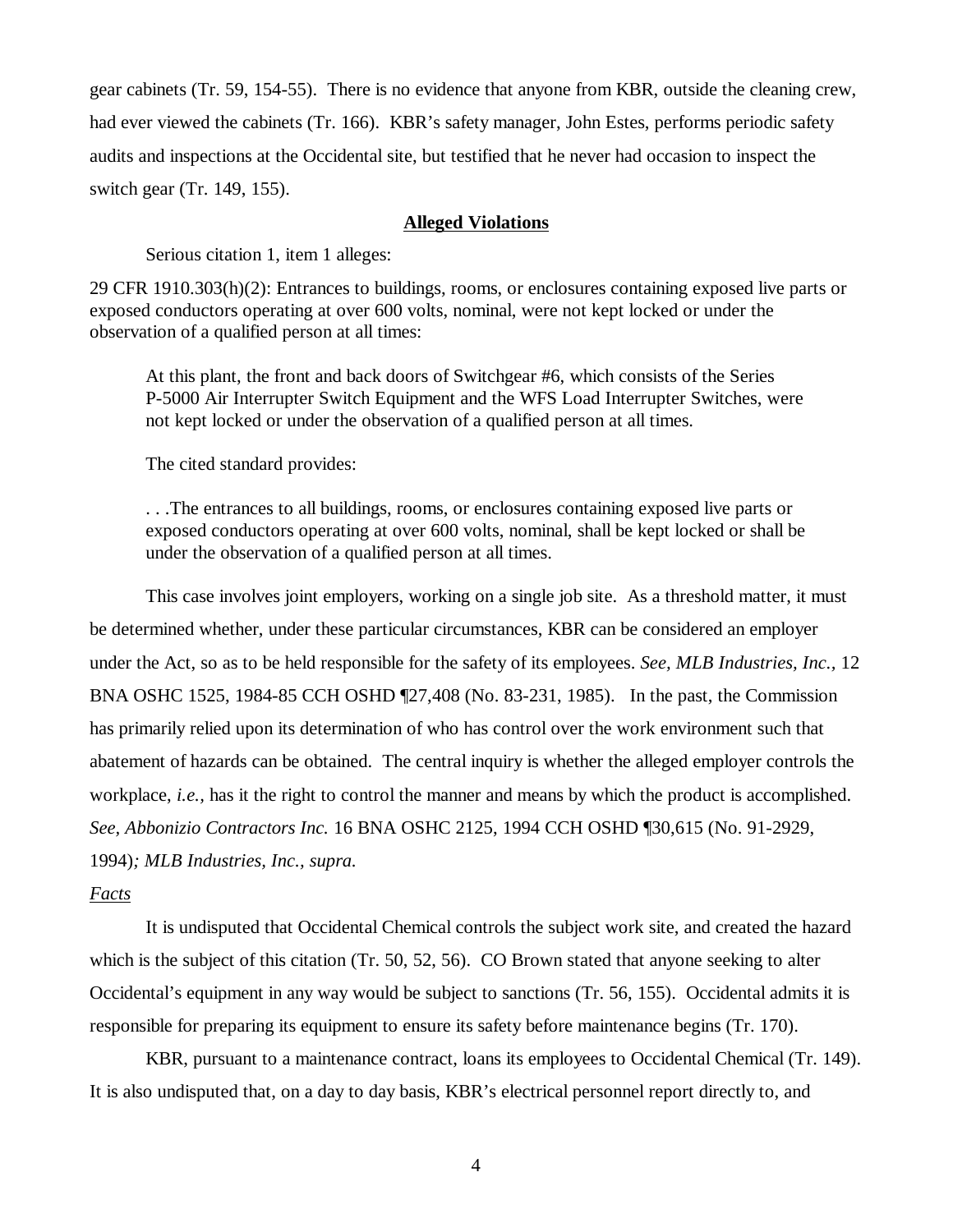receive their instructions from Occidental's supervisors in accordance with their contract and Occidental's safe work procedures (Tr. 150-51; Exh. R-3). KBR personnel can only perform electrical work under the supervision of an Occidental supervisor (Tr. 119, 150-51, 159, 170, 176, 190; Exh. R-3). KBR provides no supervision for its electrical technicians at the Occidental site (Tr. 119, 150); all supervision is supplied by Occidental (Tr. 158). Occidental's Ken Bull chose the May 15, 2000 cleaning crew from I&E technicians on site, utilizing both KBR and Bay employees (Tr. 193). KBR had no input into the crew composition (Tr. 193).

Though both Jacob Molina and Eric Rios testified that on May 15, 2000, their job foreman, Adan Adame, Jr., asked them if they wanted to work for Brown and Root (Tr. 69, 208), neither Molina nor Rios was specifically told who was going to be in charge that day (Tr. 71, 84, 219). Both Molina and Rios understood that Occidental would tell Juan Rodriguez what needed to be done, and that Juan would relay that information to them; both assumed Rodriguez was the foreman in charge (Tr. 71-72, 79, 210, 217). However, Rios stated that the cleaning job was a team effort, with Rodriguez participating as one of the crew (Tr. 221).

Juan Rodriguez testified that he was not assigned to work as leadman on May 15 , 2000 or on any other job at the Occidental site (Tr. 98, 123). He had no authority to direct the crew, or to discipline them (Tr. 124). He was not familiar with Occidental's I&E step-up program, and had never heard the term before (Tr. 99). According to Rodriguez he had merely been selected to pull the hotwork permits for this job because of his seniority at the site  $(Tr. 99, 110, 121)$ . KBR's representative, John Estes, stated that Rodriguez did not hold any kind of supervisory position (Tr. 156). Any "stepped up" authority Occidental may have conferred on Rodriguez was not sanctioned by or communicated to KBR (Tr. 164). KBR had no opportunity, or responsibility to provide appropriate training. As far as KBR was concerned, Rodriguez remained a technician, without any supervisory status (Tr. 157).

Rodriguez believed that Occidental's I&E supervisor, Wayne Ligon, was in charge of the cleaning job (Tr. 125, 132). Rodriguez stated that the crew would go to Ligon if they needed cleaning equipment (Tr. 126). Ligon had sole authority to reassign crew members, and did, in fact, remove Adan Adame to another project during the course of the cleaning job (Tr. 109-10, 126).

 $1$  Eric Rios confirmed that there was some confusion over whether representatives from both KBR and Bay needed to sign the hot work permit; Both Rios and Rodriguez testified that an Occidental representative told them it would be all right if all the electricians worked under a single permit signed by Rodriguez (Tr. 99, 211).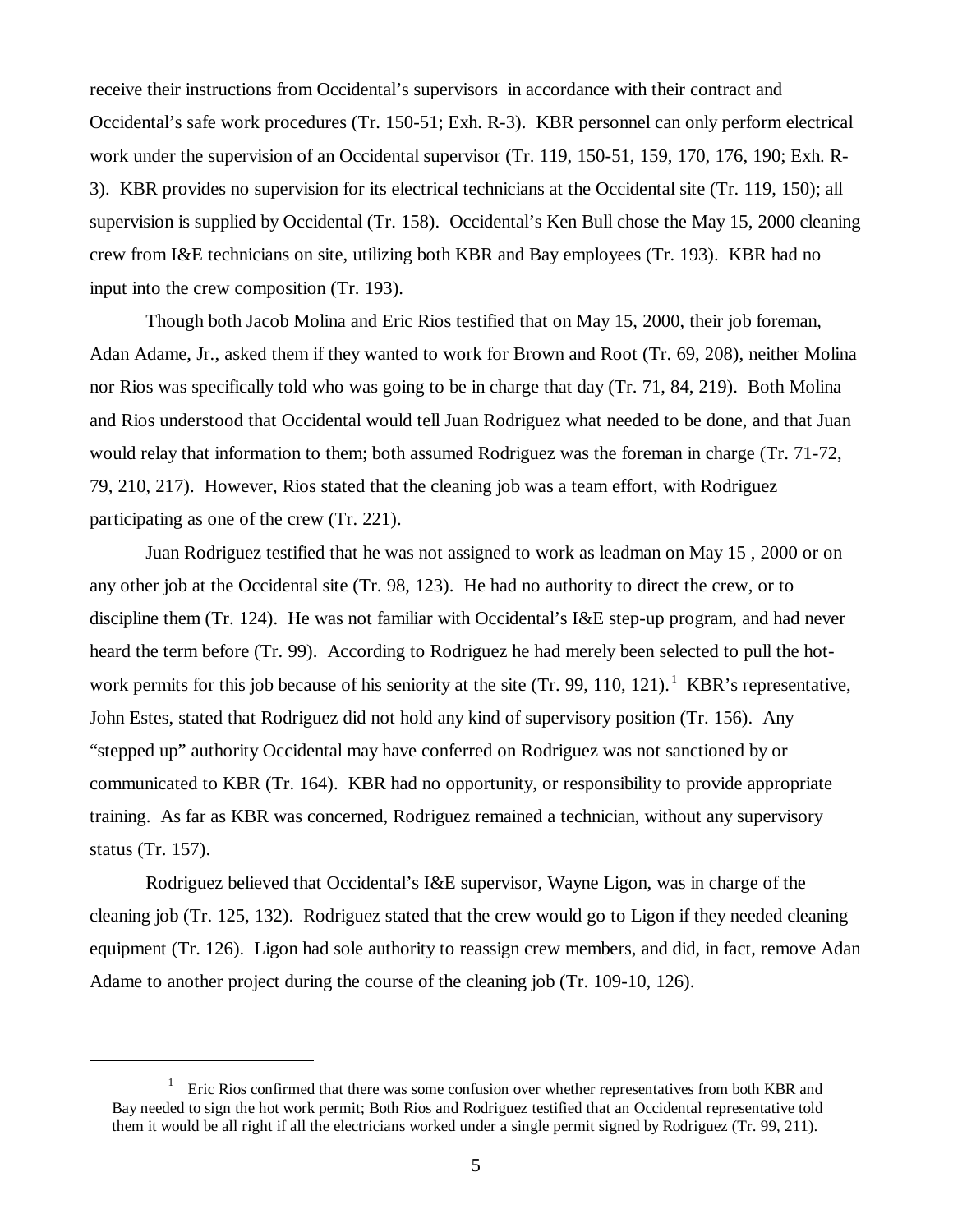Ligon did not know whether Rodriguez had been specifically assigned to supervise this job; Ligon relied solely on the white stripe on the side of Rodriguez's hat, which indicated that he had been stepped up (Tr. 174, 184, 195). In any event, Ligon stated, KBR leadmen are not in charge of safety; they are not in charge of the lockout; they merely lead the people performing the work (176-78). *Discussion*

The Commission has held that the major indicia of control include 1) who is responsible for controlling the employees' day to day activities; 2) who has the power to control the employee; 3) who has the power to modify the employee's employment conditions. *MLB Industries, Inc., supra*, at 1528. The evidence establishes that, in this case, all the major indicia show that Occidental, not KBR, was the controlling employer during the May 15, 2000 maintenance of its switch gear.

As noted above, only Occidental had the power to assign work to its contract electricians. Occidental decided when and how the work would be accomplished, and by whom. Although all employees participated in lockout/tagout procedures, Occidental was solely responsible for preparing its equipment, and ensuring its safety before allowing its contract employees to work on it. Occidental was responsible for the provision of all supervision on the site. Specifically, Occidental was responsible for ensuring that the cited equipment was either locked out or under adequate observation.

The Secretary's case is founded on her position that Juan Rodriguez was designated, and acted, as a supervisor during the cleaning job. It is clear, however, that KBR never intended Rodriguez to take responsibility for the cleaning crew's safety. In fact, neither KBR, nor Rodriguez himself, was aware that he had been delegated any such responsibilities. KBR was not provided an opportunity to inspect the job site for possible hazards to which a crew under its putative supervision might be exposed, nor was it given the opportunity to provide Rodriguez with additional training that might qualify him to identify and/or eliminate hazards to which the crew might be exposed. It would be unfair, on this record, to recognize Occidental's unilateral promotion of an unqualified KBR employee to supervisory status, thereby allowing Occidental to divest themselves of their responsibility for the adequate supervision of its contract employees, and exposing KBR to liability for any harm that might befall those employees.

This judge finds that, for the limited purpose of deciding the citation before us, $2$  Occidental was the employer of the crew assigned to clean their switch gears. Because neither the work site conditions,

 $2$  KBR remains responsible for providing adequate safety training and instruction to the contract workers it employs, or for ensuring their safety to the extent that it does exercise control over their working conditions.